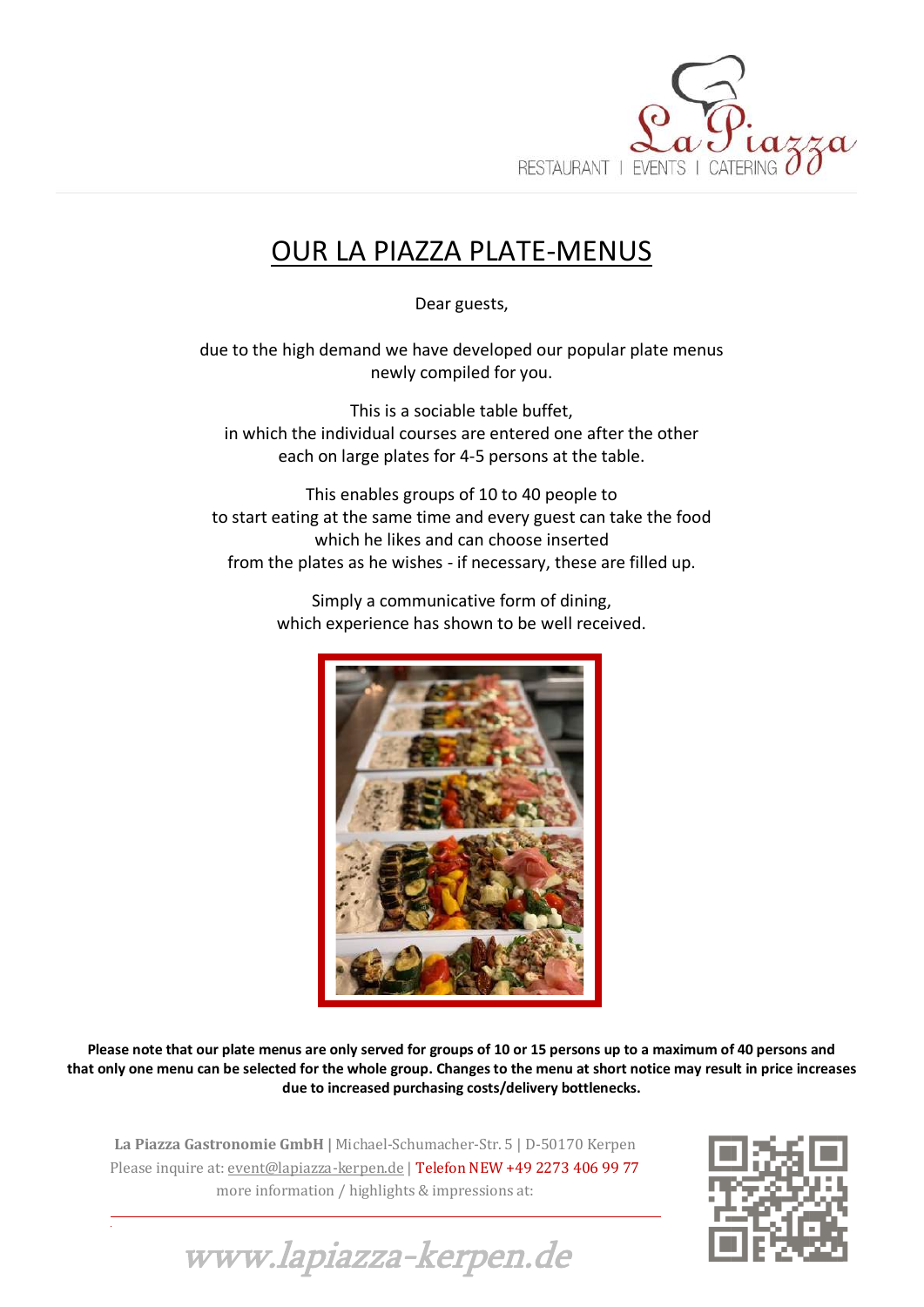

## 3 course LA PIAZZA PLATTEN MENU I

served on large plates

#### **Antipasto Misto**

Italian starter plate grilled vegetable variations, marinated mushrooms Seafood salad, Vitello Tonnato Mozzarella caprese and rocket salad Beef carpaccio with parmesan

\*\*\*

#### **Pizza Mista**

Various types of pizza from our beech wood fired stone oven

&

**Tris di Pasta** Three different pasta dishes with three different sauces

\*\*\*

#### **Dolce Misto**

Dessert variation with Panna Cotta, Crème brûlée and Tiramisu

**24,50 € per person**

**La Piazza Gastronomie GmbH |** Michael-Schumacher-Str. 5 | D-50170 Kerpen Please inquire at: [event@lapiazza-kerpen.de](mailto:event@lapiazza-kerpen.de) | Telefon NEW +49 2273 406 99 77 more information / highlights & impressions at:



www.lapiazza-kerpen.de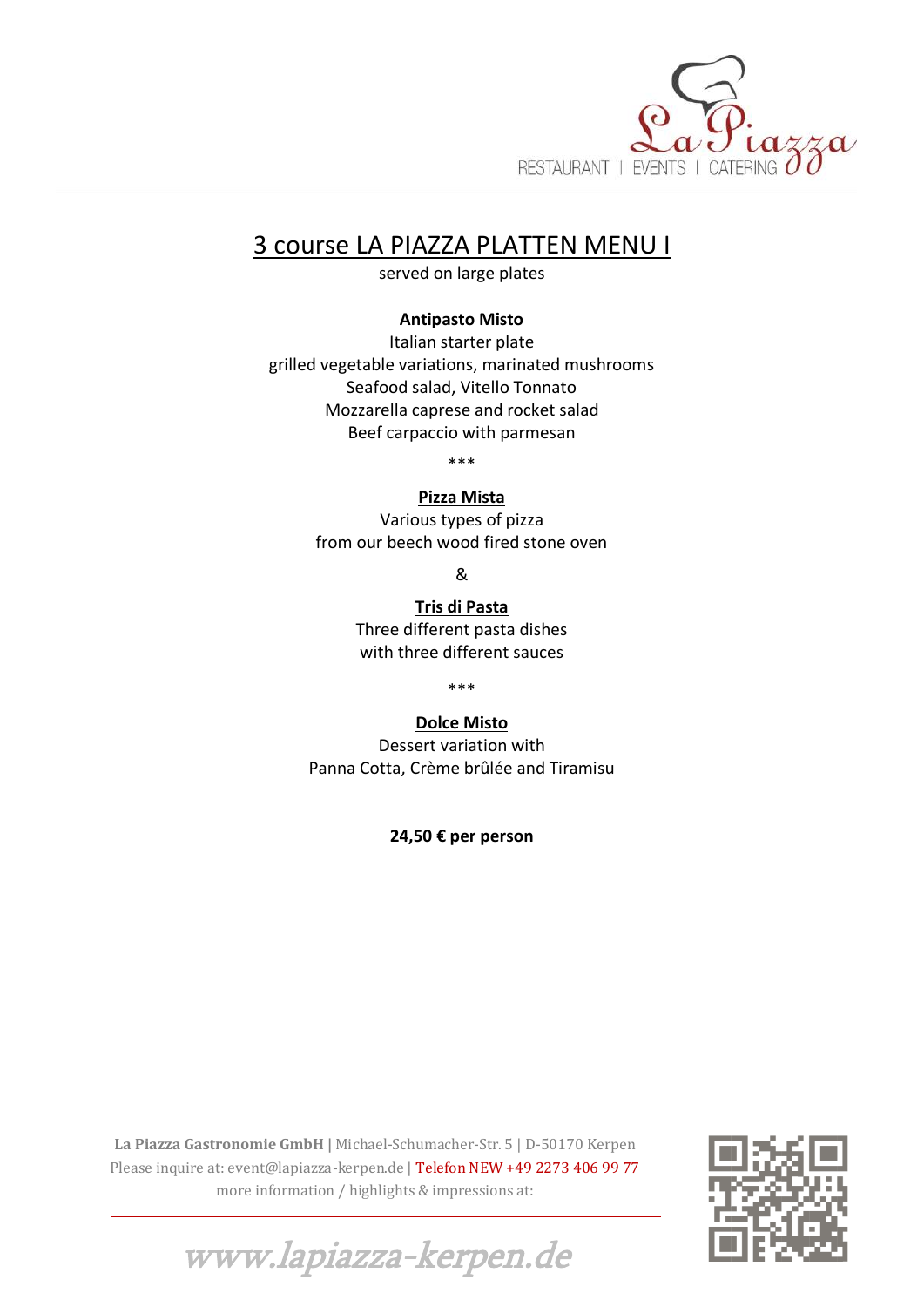

## 3 course LA PIAZZA PLATTEN MENU II

served on large plates

### **Antipasto Misto**

Italian starter plate grilled vegetable variations, marinated mushrooms Seafood salad, Vitello Tonnato Mozzarella caprese and rocket salad Beef carpaccio with parmesan

\*\*\*

### **Pizza Mista**

Various types of pizza from our beech wood fired stone oven

&

#### **Grigliata Mista di Carne**

Mixed grill plate Steak of beef, pork fillet medallions in pancetta coat, poulard breast Seasonal vegetables and Italian potatoes Pepper sauce and herb butter

\*\*\*

**Dolce Misto** Dessert variation with Panna Cotta, Crème brûlée and Tiramisu

**33,50 € per person**

**La Piazza Gastronomie GmbH |** Michael-Schumacher-Str. 5 | D-50170 Kerpen Please inquire at: [event@lapiazza-kerpen.de](mailto:event@lapiazza-kerpen.de) | Telefon NEW +49 2273 406 99 77 more information / highlights & impressions at:



www.lapiazza-kerpen.de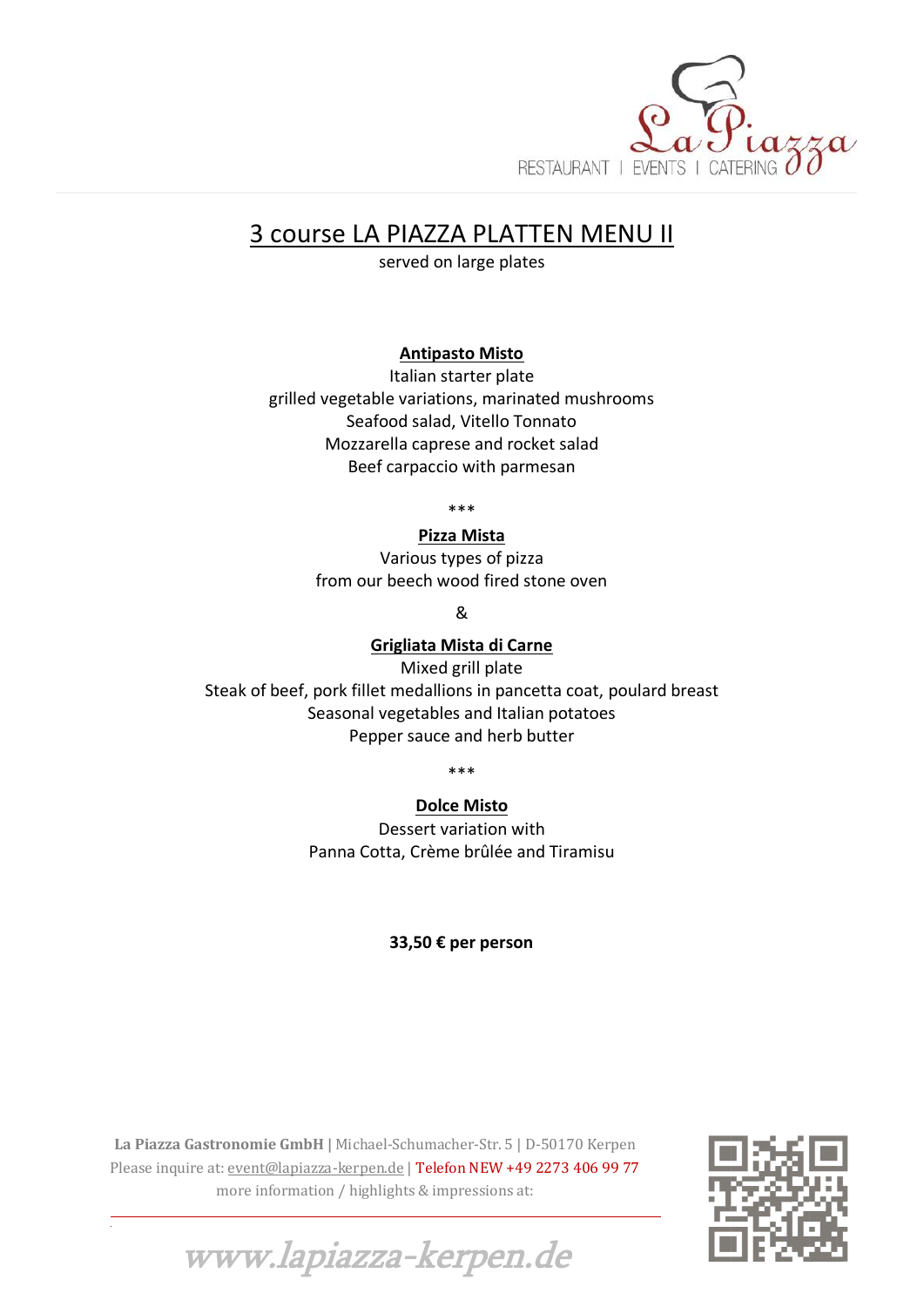

## 3 course LA PIAZZA PLATTEN MENU III

served on large plates

### **Antipasto Misto**

Italian starter plate grilled vegetable variations, marinated mushrooms Seafood salad, Vitello Tonnato Mozzarella caprese and rocket salad Beef carpaccio with parmesan

\*\*\*

**Tris di Pasta** Three different pasta dishes with three different sauces

&

**Grigliata Mista di Carne**

Mixed grill plate Steak of beef, pork fillet medallions in pancetta coat, poulard breast Seasonal vegetables and Italian potatoes Pepper sauce and herb butter

\*\*\*

**Dolce Misto** Dessert variation with Panna Cotta, Crème brûlée and Tiramisu

**33,50 € per person**

**La Piazza Gastronomie GmbH |** Michael-Schumacher-Str. 5 | D-50170 Kerpen Please inquire at: [event@lapiazza-kerpen.de](mailto:event@lapiazza-kerpen.de) | Telefon NEW +49 2273 406 99 77 more information / highlights & impressions at:



www.lapiazza-kerpen.de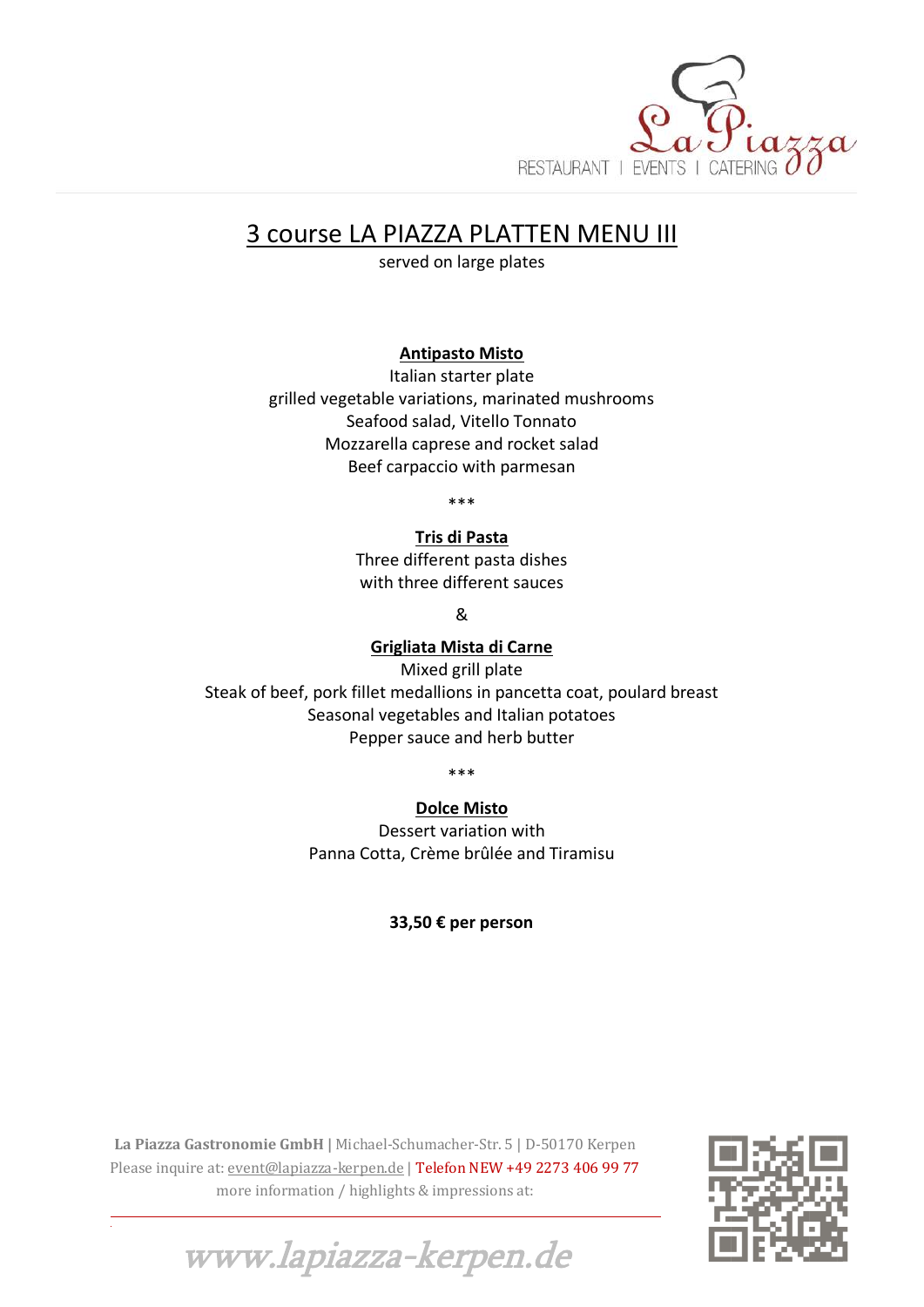

## 3 course LA PIAZZA PLATTEN MENU IV

served on large plates

- only from 15 persons up!-

#### **Antipasto Misto**

Italian starter plate grilled vegetable variations, marinated mushrooms Seafood salad, Vitello Tonnato Mozzarella caprese and rocket salad Beef carpaccio with parmesan

\*\*\*

#### **Pizza Mista**

Various types of pizza from our beech wood fired stone oven

&

**Tris di Pasta** Three different pasta dishes with three different sauces

&

#### **Grigliata Mista di Carne**

Mixed grill plate Steak of beef, pork fillet medallions in pancetta coat, poulard breast Seasonal vegetables and Italian potatoes Pepper sauce and herb butter

\*\*\*

**Dolce Misto** Dessert variation with Panna Cotta, Crème brûlée and Tiramisu

#### **35,50 € per person**

**La Piazza Gastronomie GmbH |** Michael-Schumacher-Str. 5 | D-50170 Kerpen Please inquire at: [event@lapiazza-kerpen.de](mailto:event@lapiazza-kerpen.de) | Telefon NEW +49 2273 406 99 77 more information / highlights & impressions at:



www.lapiazza-kerpen.de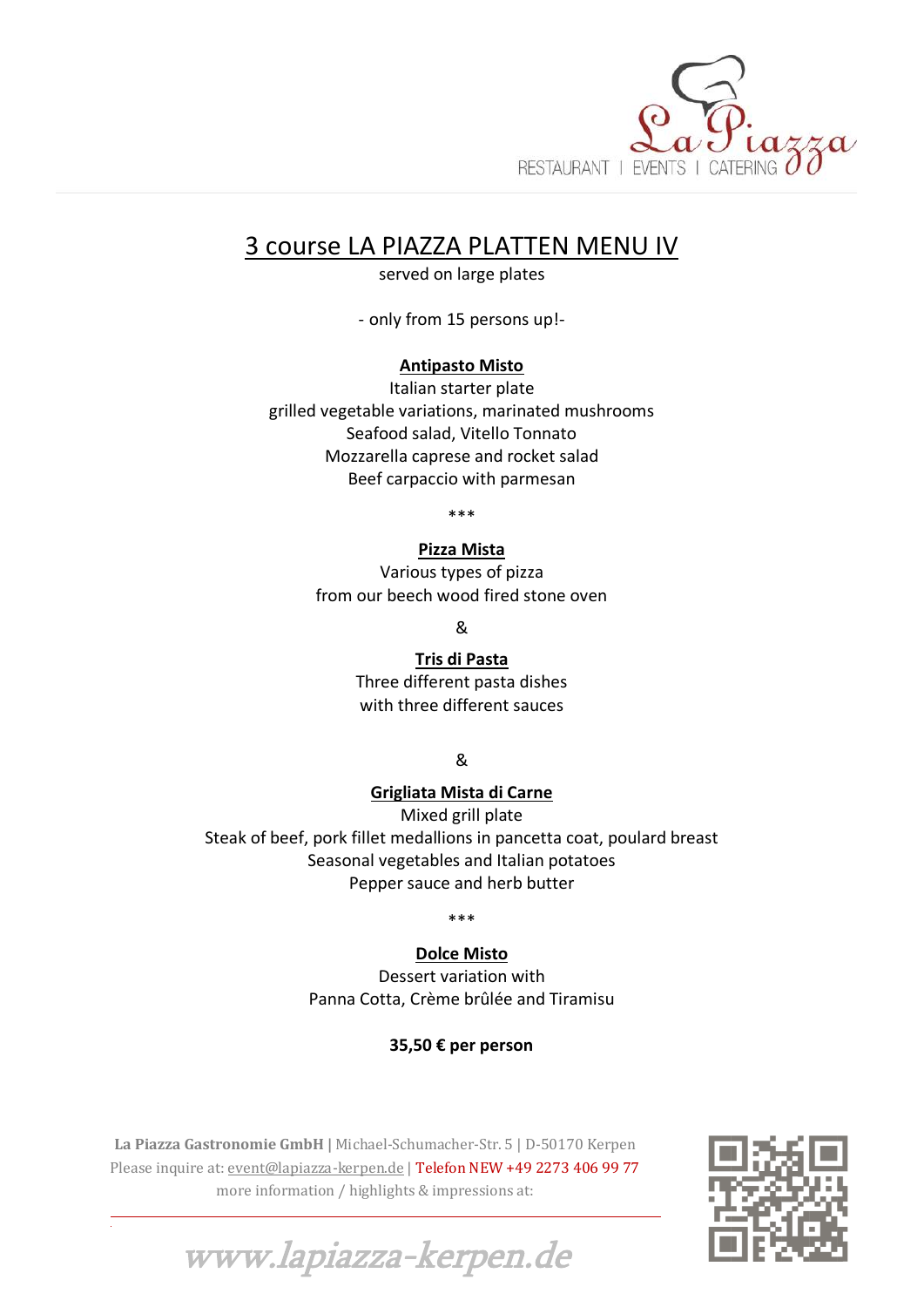

## 3 course LA PIAZZA PLATTEN MENU V

served on large plates

#### **Antipasto Misto**

Italian starter plate grilled vegetable variations, marinated mushrooms Seafood salad, Vitello Tonnato Mozzarella caprese and rocket salad Beef carpaccio with parmesan

\*\*\*

**Tris di Pasta** Three different pasta dishes with three different sauces

&

### **Fishplate**

Salmon fillet, Loup de Mer, shrimps and fish of the season Seasonal vegetables and fettuccine Lemon-hollandaise sauce and white wine sauce

\*\*\*

## **Dolce Misto**

Dessert variation with Panna Cotta, Crème brûlée and Tiramisu

**38,90 € per person**

**La Piazza Gastronomie GmbH |** Michael-Schumacher-Str. 5 | D-50170 Kerpen Please inquire at: [event@lapiazza-kerpen.de](mailto:event@lapiazza-kerpen.de) | Telefon NEW +49 2273 406 99 77 more information / highlights & impressions at:



www.lapiazza-kerpen.de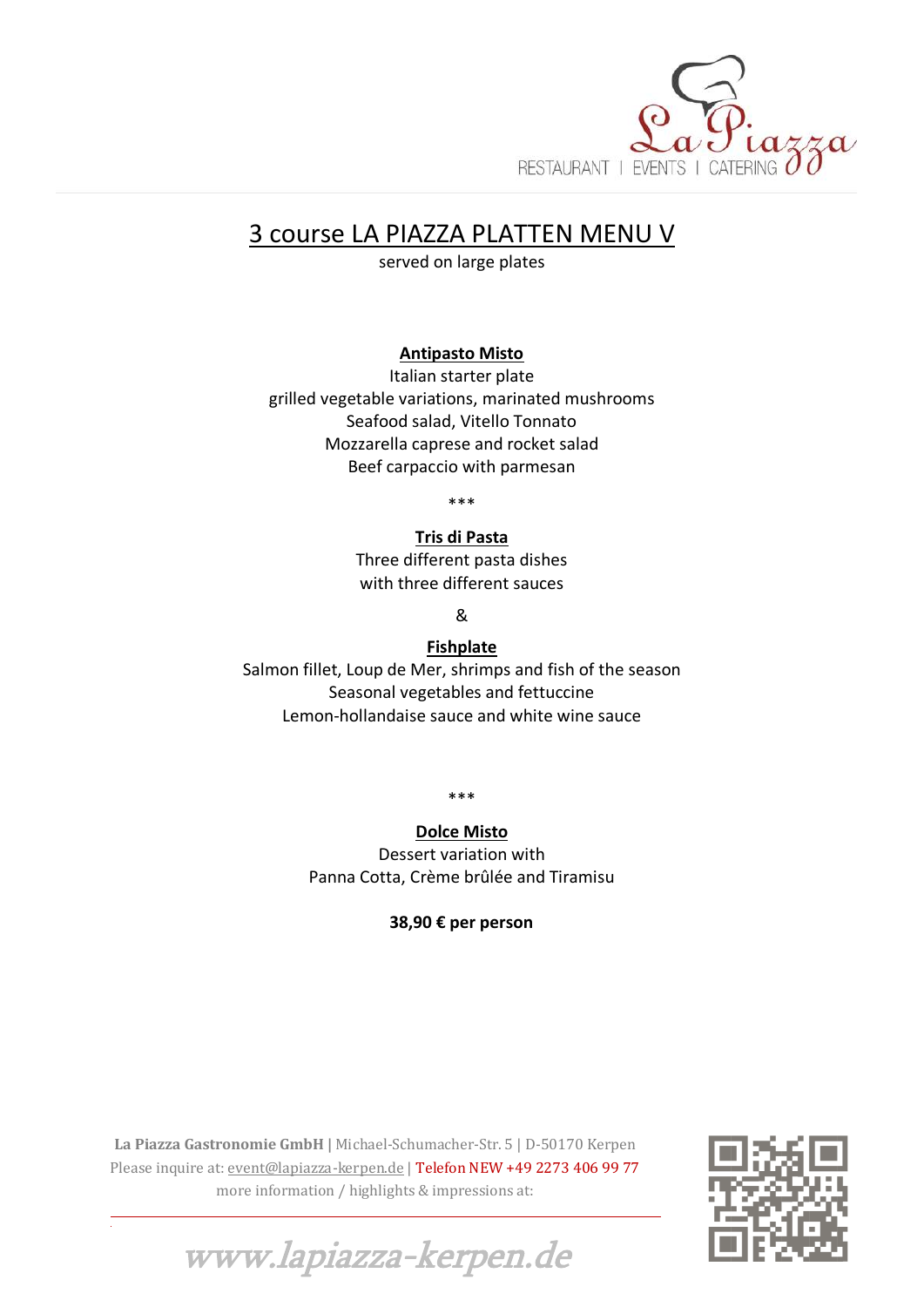

## 3 course LA PIAZZA PLATTEN MENU VI

served on large plates

- only from 15 persons up!-

#### **Antipasto Misto**

Italian starter plate grilled vegetable variations, marinated mushrooms Seafood salad, Vitello Tonnato Mozzarella caprese and rocket salad Beef carpaccio with parmesan

\*\*\*

#### **Pizza Mista**

Various types of pizza from our beech wood fired stone oven

&

**Tris di Pasta**

Three different pasta dishes with three different sauces

&

**Fishplate**

Salmon fillet, Loup de Mer, shrimps and fish of the season Seasonal vegetables and fettuccine Lemon-hollandaise sauce and white wine sauce

\*\*\*

## **Dolce Misto**

Dessert variation with Panna Cotta, Crème brûlée and Tiramisu

## **38,90 € per person**

**La Piazza Gastronomie GmbH |** Michael-Schumacher-Str. 5 | D-50170 Kerpen Please inquire at: [event@lapiazza-kerpen.de](mailto:event@lapiazza-kerpen.de) | Telefon NEW +49 2273 406 99 77 more information / highlights & impressions at:



www.lapiazza-kerpen.de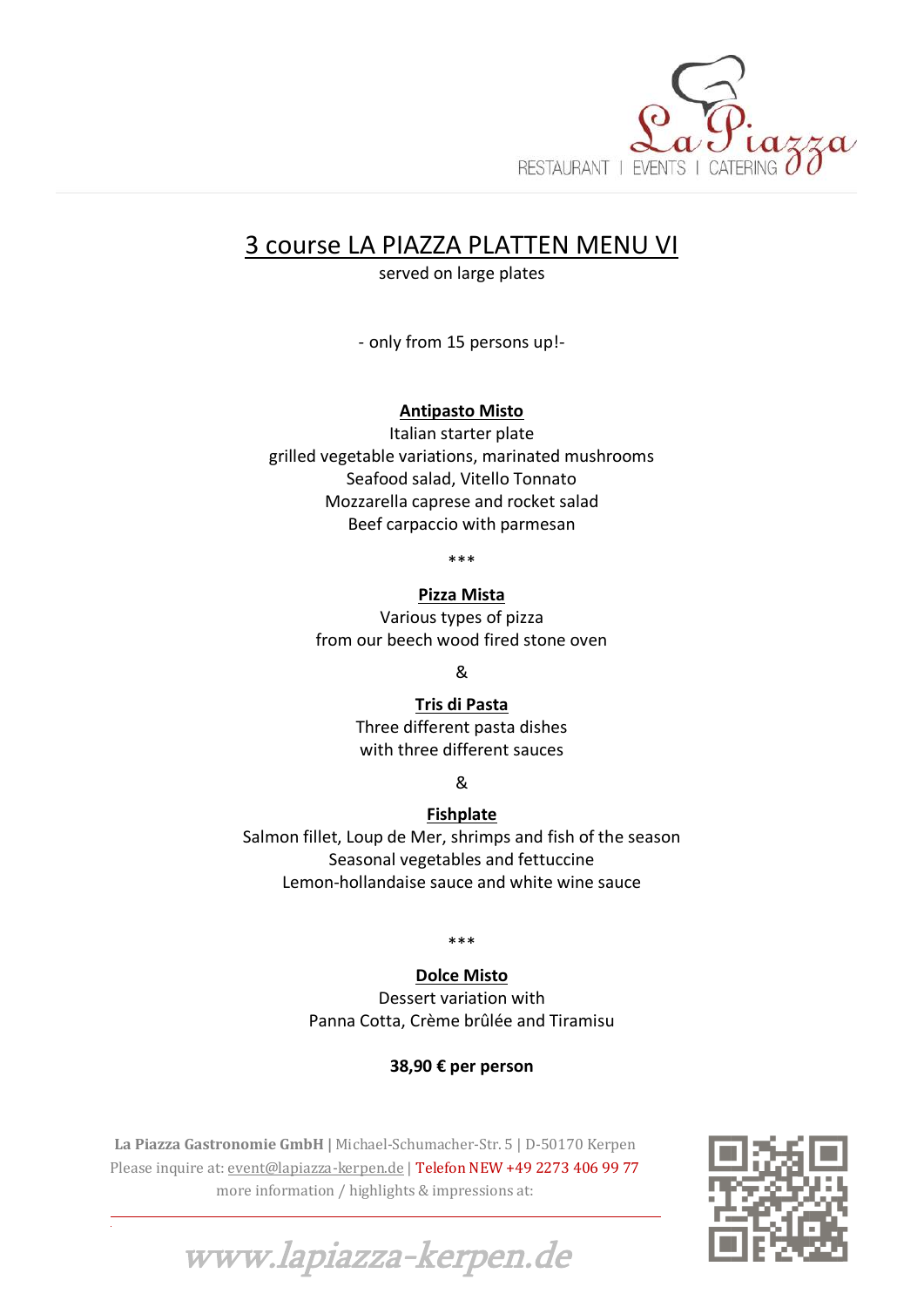

## 3 course LA PIAZZA PLATTEN MENU VII

served on large plates

**Antipasto Misto**

Italian starter plate grilled vegetable variations, marinated mushrooms Seafood salad, Vitello Tonnato Mozzarella caprese and rocket salad Beef carpaccio with parmesan

\*\*\*

## **Grigliata Mista di Carne**

Mixed grill plate Steak of beef, pork fillet medallions in pancetta coat, poulard breast Seasonal vegetables and Italian potatoes Pepper sauce and herb butter

&

## **Fishplate**

Salmon fillet, Loup de Mer, shrimps and fish of the season Spinach and Fettuccine Lemon-hollandaise sauce and white wine sauce

\*\*\*

**Dolce Misto** Dessert variation with Panna Cotta, Crème brûlée and Tiramisu

**47,50 € per person**

**La Piazza Gastronomie GmbH |** Michael-Schumacher-Str. 5 | D-50170 Kerpen Please inquire at: [event@lapiazza-kerpen.de](mailto:event@lapiazza-kerpen.de) | Telefon NEW +49 2273 406 99 77 more information / highlights & impressions at:



www.lapiazza-kerpen.de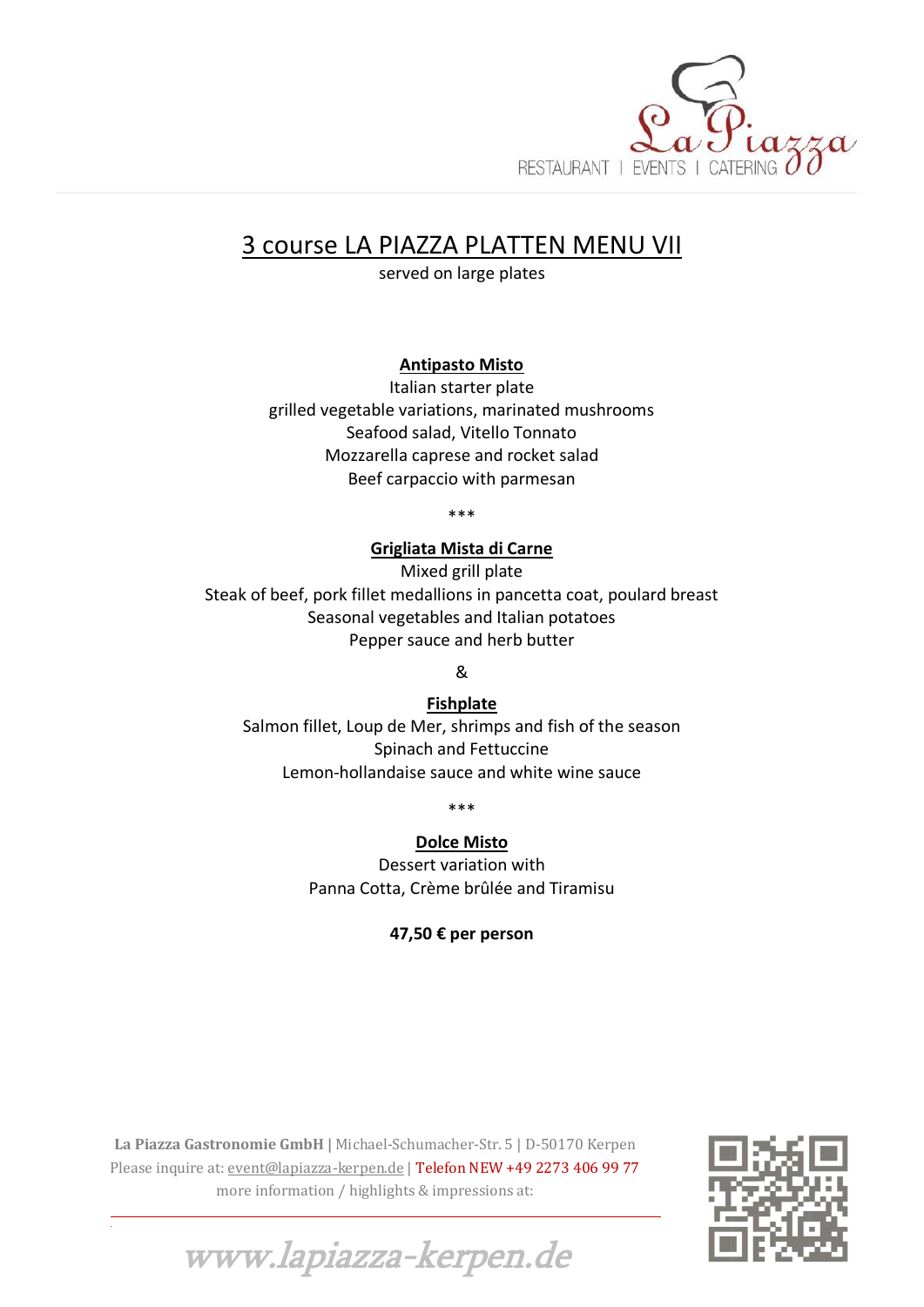

## 3 course LA PIAZZA PLATTEN MENU VIII

served on large plates

- only from 15 persons up!-

## **Antipasto Misto**

Italian starter plate grilled vegetable variations, marinated mushrooms Seafood salad, Vitello Tonnato Mozzarella caprese and rocket salad Beef carpaccio with parmesan

\*\*\*

## **Pizza Mista**

Various types of pizza from our beech wood fired stone oven

&

## **Grigliata Mista di Carne**

Mixed grill plate Steak of beef, pork fillet medallions in pancetta coat, poulard breast Seasonal vegetables and Italian potatoes Pepper sauce and herb butter

&

**Fishplate**

Salmon fillet, Loup de Mer, shrimps and fish of the season Spinach and Fettuccine Lemon-hollandaise sauce and white wine sauce

\*\*\*

## **Dolce Misto**

Dessert variation with Panna Cotta, Crème brûlée and Tiramisu

## **45,90 € per person**

**La Piazza Gastronomie GmbH |** Michael-Schumacher-Str. 5 | D-50170 Kerpen Please inquire at: [event@lapiazza-kerpen.de](mailto:event@lapiazza-kerpen.de) | Telefon NEW +49 2273 406 99 77 more information / highlights & impressions at:



www.lapiazza-kerpen.de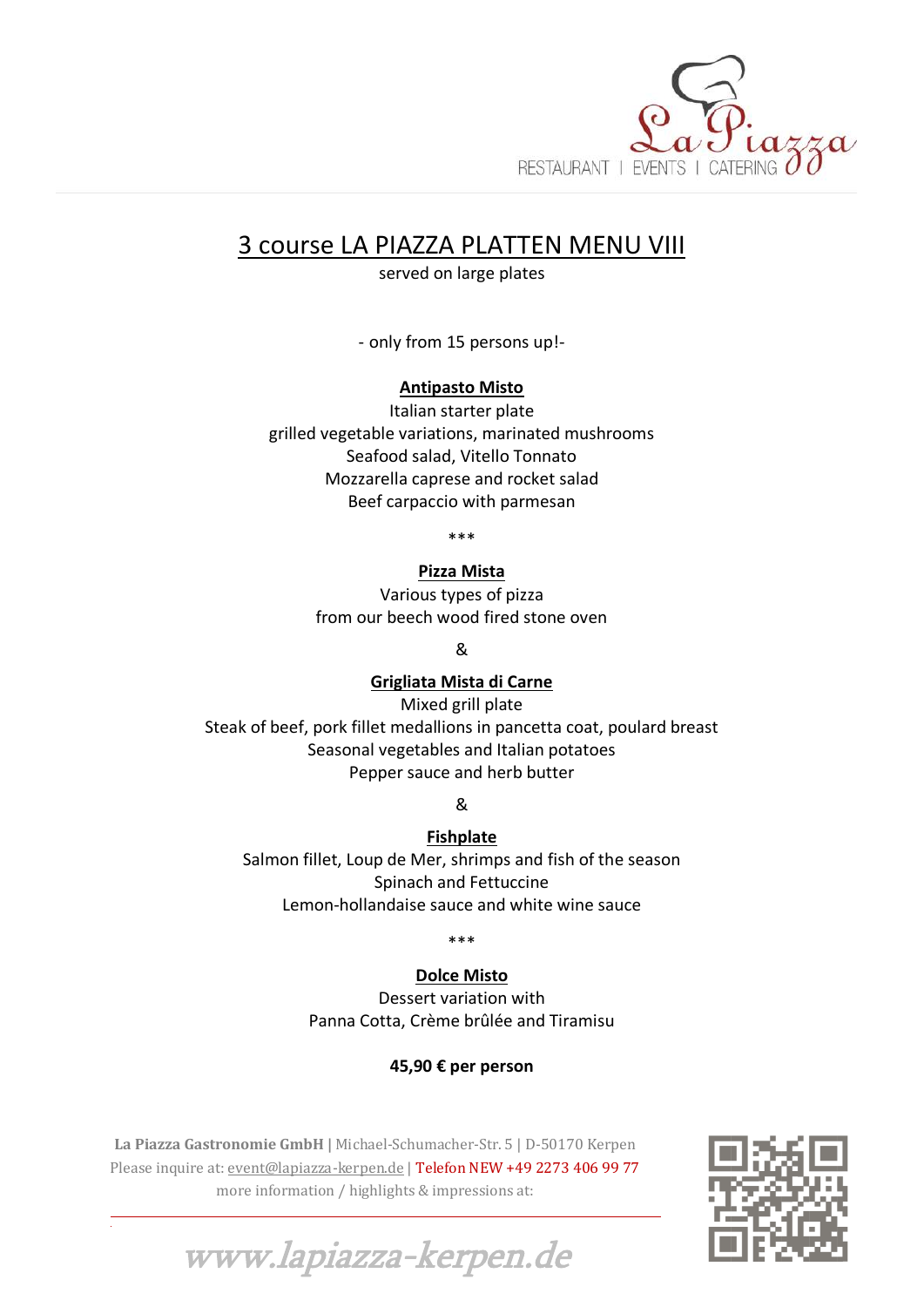

## 3 course LA PIAZZA PLATTEN MENU IX

### served on large plates

- only from 15 persons up!-

### **Antipasto Misto**

Italian starter plate grilled vegetable variations, marinated mushrooms Seafood salad, Vitello Tonnato Mozzarella caprese and rocket salad Beef carpaccio with parmesan

\*\*\*

### **Tris di Pasta**

Three different pasta dishes with three different sauces

&

## **Grigliata Mista di Carne**

Mixed grill plate Steak of beef, pork fillet medallions in pancetta coat, poulard breast Seasonal vegetables and Italian potatoes Pepper sauce and herb butter

&

**Fishplate** Salmon fillet, Loup de Mer, shrimps and fish of the season Spinach and Fettuccine Lemon-hollandaise sauce and white wine sauce

\*\*\*

## **Dolce Misto**

Dessert variation with Panna Cotta, Crème brûlée and Tiramisu

## **45,90 € per person**

**La Piazza Gastronomie GmbH |** Michael-Schumacher-Str. 5 | D-50170 Kerpen Please inquire at: [event@lapiazza-kerpen.de](mailto:event@lapiazza-kerpen.de) | Telefon NEW +49 2273 406 99 77 more information / highlights & impressions at:



www.lapiazza-kerpen.de